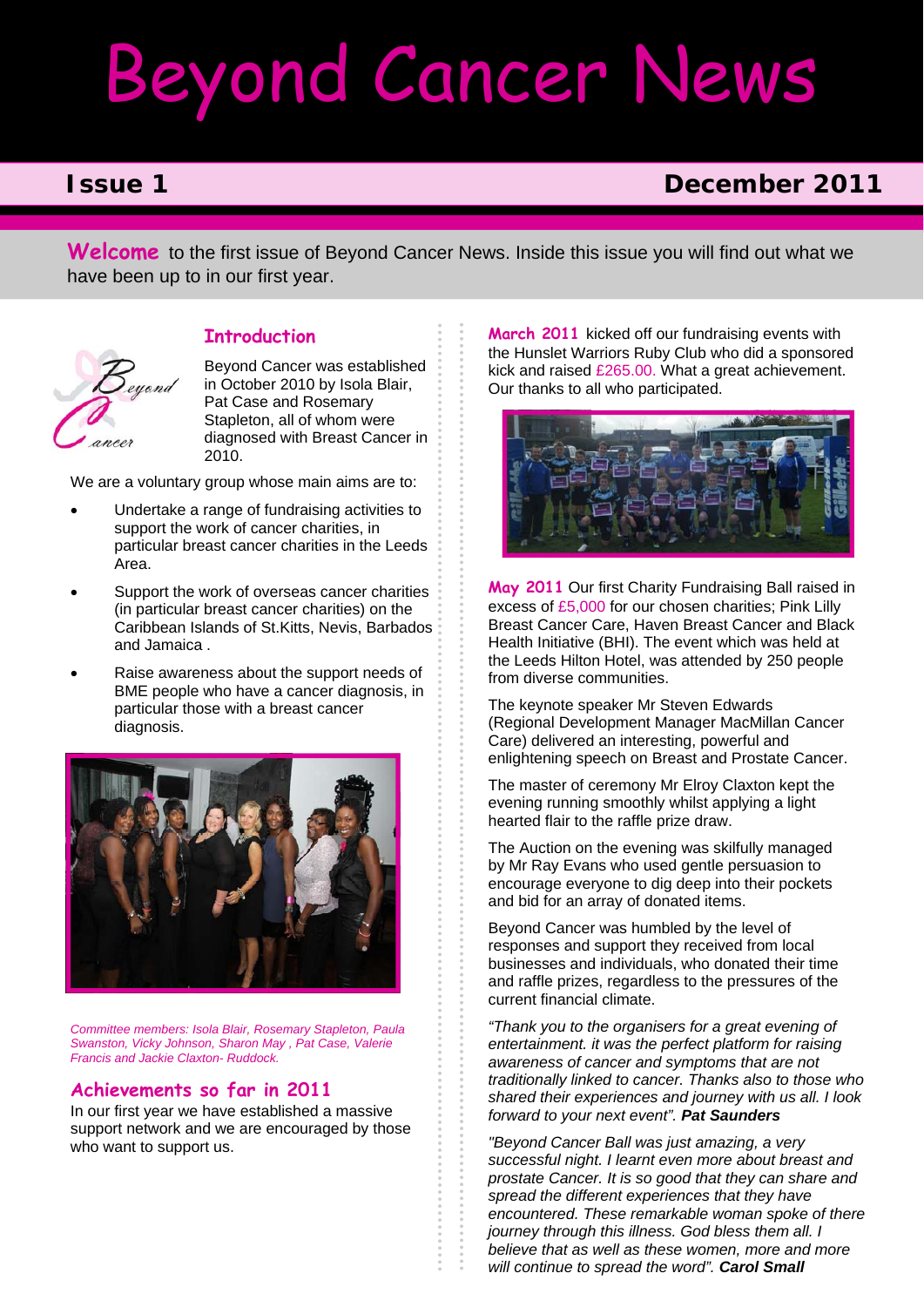*"Congratulations to Isola and crew for a wonderful, organised and informative evening. I had a real good time. The organisers and people who gave talks presented the community with what could be some life saving information. They where light hearted but very engaging - it was brilliant. I was moved listening to some of the journeys the ladies had been through and appreciated their willingness to share. I felt so proud looking around the room at all these people who had gathered to support this event, all ladies looking like queens with our kings every where you turned beautiful one and all. We are blessed people and I've not felt so proud in a long time. Congrats again and keep up the good work". Debz Gillard* 

*(RIP - Sunrise 26.5.63, Sunset 2011)* 

#### **June 2011 Presentation of cheques to Charities.**

**Pink Lily** received a donation of £2,000. The donation will be used towards phase 2 of the Pink Lily Breast Screening Programme. Pink Lily has already screened 100 women in Nevis in Phase 1 of the programme and will start Phase 2 in December 2011. This will provide screening and counselling for another 100 women.

**Black Health Initiatives** received a £1,000 donation from Beyond Cancer which has enabled the organisation to resurrect its Complimentary Therapy sessions. These sessions are free to all with a cancer diagnoses and takes place at the BHI office Complimentary Therapy room.

Black Health Initiative Manager, Heather Nelson Thanked Beyond Cancer for the generous contribution and said *"we wish Beyond Cancer all the success they deserve for their future fundraising activities".* 

**The Yorkshire Haven** received a donation of £1,000 from Beyond Cancer. The money is being used to continue providing support to women and men with breast cancer from Yorkshire and beyond, at any point during their experience of the disease.

The Haven aims to provide support and services to help visitors cope with the physical and emotional side effects of breast cancer and its treatment. Since opening in Yorkshire in October 2008, over 900 women



*Isola Blair, Debra Horsman, Pat Case* 

and one man have benefited from the Haven programme.

Haven Programme Manager Debra Horsman thanked beyond cancer for their kind donation and said; *"It is important that awareness is raised of the different issues faced by women and men from ethnic minority communities when it comes to cancer diagnosis."* 

#### **June 2011 Race for Life**

Beyond Cancer committee members and friends took part in the 5k Race for Life and raised in excess £600 for Cancer Research. A huge achievement for those who had never done it before.



*Race for Life June 2011* 

**October 2011 Intermediate Care Team Leeds Community Health Care (NE) Grand Raffle Prize Draw** 



*Pat Case Maureen Hall (centre) Isola Blair with colleagues from the care team* 

During the month of October staff at the Intermediate Care Team Leeds Community Health Care NE, donated prizes for a grand raffle draw to raise funds in support of Beyond Cancer.

The organise Maureen Hall said "*In my job as a Clinical Health Care Assistant every day I help people who are living with all kinds of illness including cancer, but when my sister Pat was diagnosed with breast cancer it was a great shock for me. I wanted to do something to help other suffers and support Beyond Cancer in their attempt to raise awareness*"

Both Isola and Pat were present at the prize draw and spoke about the work of Beyond Cancer and thanked everyone for their kind support. The event raised £110.00.

#### **October Cancer Awareness Month**

#### **Key Stats**

Beyond Cancer is determined to raise awareness of breast cancer and its symptoms in black and ethnic minority (BME) women. Research shows that that 56% of BME women don't check their breasts for changes because they are not sure what to look for and 45% of BME women who are of screening age (currently 50 – 70) have never attended a breast screening appointment.